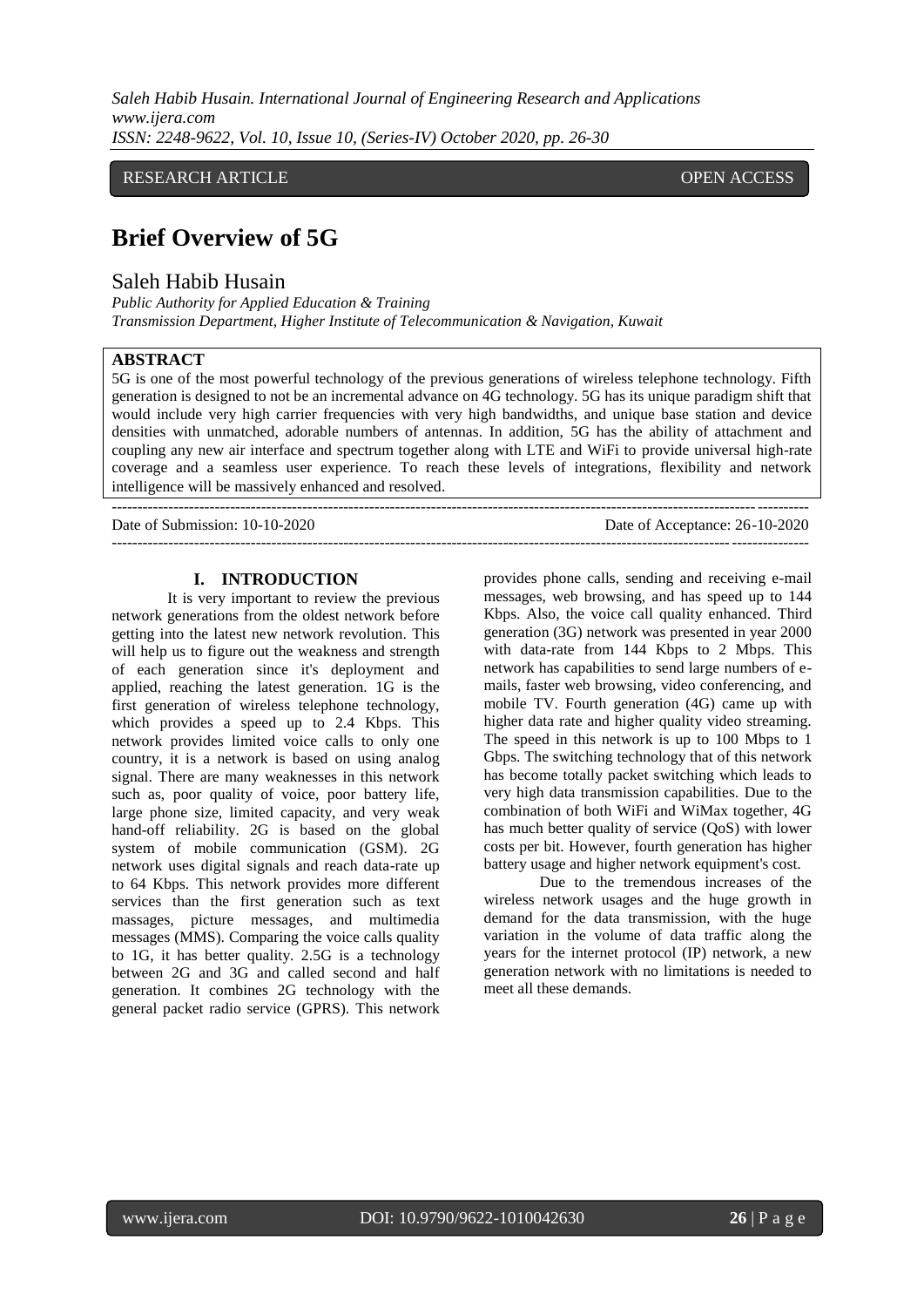

*ISSN: 2248-9622, Vol. 10, Issue 10, (Series-IV) October 2020, pp. 26-30*

**Figure 1.** Demand for transmission over IP in different years.

### **What is it?**

Fifth generation (5G) is the solution to meet and provide a unique network that can broadcast very large amount of data transmission in gigabits per second. Indeed, the expectations in this new generation to provide better communication network and support several simultaneous connections for deploying massive numbers of sensors. Rather than its ability to enhance the spectral efficiency and lower network latency that reaches about 1 ms, lower battery consumption, lower outage probability, and higher number of supported devices. Considering 5G for the future network necessitates the need to improve technologies related to transportation at cell sites corresponding to needed change in the network, devices, and applications. Another fact about 5G is that it will interconnect the entire world without limits by employing intelligent technology. It will be based on a new concept of multiple data path scheme for providing a real worldwide wireless wed (WWWW). To design such a wireless world, the integration of networks is required. The final design is expected to be a multi-bandwidth data path, which is designed through collecting the current and feature networks and introducing the new network

architecture of 5G in reality.To achieve these goals, 5G network must have the following characteristics:

(1) fifth generation (5G) should be highly flexible and highly intelligent. (2) It should have a significant spectrum management scheme.(3) It is expected to improve efficiency while decreasing the cost.(4) It should be able to provide an Internet of Things (IoT).(5) It should introduce flexible bandwidth allocation based on the demands of users.(6) It should be able to integrate with previous and current cellular and WiFi standards, which provides a high data rate of communication and decrease delays.

5G network is expected to be deployed at year 2020 with network densification and millimeter wave (mmWAV) cellular systems, and deploying multiple-input, multiple-output (MIMO).

#### **Why 5G?**

5G network is required to handle multiple technologies including both Wi-Fi and LTE, provide multiple frequency bands, and support greater numbers of subscribers compared with previous networks. There has been amazing increase in the use of smartphones, tablets, video streaming and online games during the previous years, so that any thinking of creating and starting a new network with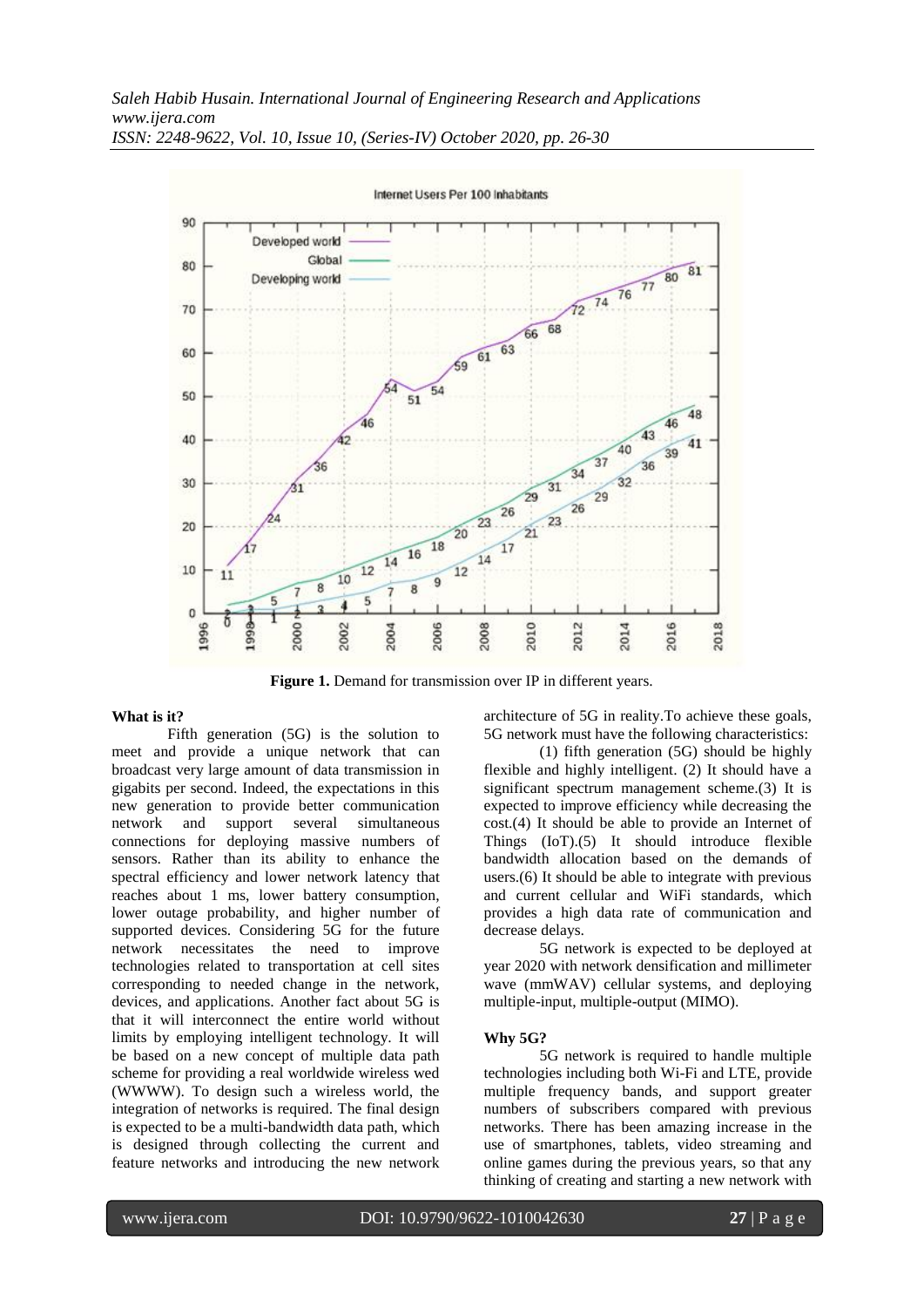better performance is of great value. In addition to the growth in amount of data, number of devices and the data rate that is related to channel capacity will increase dramatically. This also including the usage of applications that used by new subscribers with different ages and demands. From this point of view, a new network is raised to determines the degree to which network can support the mobile data traffic explosion. The total number of data served by a network in bits (aggregate data rate), the worst data rate that is expected by a user within the range of a network (edge rate (%), and the highest expected data rate (peak rate) are parameters cannot be compromised. 5G goal is to increase the aggregate data rate and the edge rate, respectively, by factor of 1000 and 100 compared with 4G network. Latency is another issue with which the network can be evaluated. 5G should be designed to reach 1 ms, which is much lower than it is in 4G (15 ms). The data rate will increase to reach 100X in 5G, therefore the cost per bit should be decrease by 100X. so in this case a cheaper mmWAV spectrum should be provided for 5G.

Another fact about 5G is that it will interconnect the entire world without limits by employing intelligent technology. It will be based on a new concept of a multipath data path scheme for providing a real worldwide wireless web (wwww). It is expected to be a multi-bandwidth data path, which is designed through collecting the current and future networks and introducing the new network architecture of 5G. Therefore, in such a real wireless world, code-division multiple access (CDMA), orthogonal frequency-division multiple access (OFDM), multicarrier code-division multiple access (MCCDMA), ultrawide band (UWB), and internet protocol version 6 (IPv6) will support the new network. As a result of such an extensive network architecture, by using 5G it will be possible to have remarkable data capabilities and connect unlimited call volumes and infinite data broadcast. Another anticipation of 5G is its ability to distribute internet access to nodes across the world at a smooth speed. Using 5G, the provided solution for a wireless network will be high and there will be bidirectional large bandwidth shaping. A great characteristic of 5G technology will be its ability in remote diagnostics. Users will experience a network that gets better and fast solutions via remote management.

## **Engineering Requirements for 5G**

To more understanding the engineering challenges facing 5G, and plan to meet them, it is necessary to first identify the requirements for the 5G system. The following items are requirements in each key dimension but should be stressed that not all these need to be satisfied simultaneously. Different applications will place different requirements on the performance, and peak requirements that will need to be satisfied in certain configurations are mentioned below. For instance, very-high applications such as streaming highdefinition video and may have relaxed latency and reliability requirements compared to driverless cars or public safety applications, where latency and reliability are paramount but lower data rates can be tolerated.

1) Data Rate: the need to support the mobile data traffic explosion is unquestionably the main driver behind 5G. data rate can be measured in several different ways, and there will be a 5G goal target for each such metric.

2) Latency: the current 4G roundtrip latencies are on the order of 15 ms, are based on the 1 ms subframe time with necessary overheads for resource allocation and access. Although this latency is sufficient for most current services, anticipated 5G applications include two-way gaming, novel cloud-based technologies such as those that may be touch screen activated, and virtual and enhanced reality. As a result, 5G will need to be able to support a roundtrip latency of about 1 ms, an order of magnitude faster than 4G. in addition to shrinking down the subframe structure, such severe constrains may have important implications on design choices at several layers of the protocol stack and the core network.

3) Energy and Cost: as the movement toward 5G is going, costs and energy consumption will, ideally, decrease, but at least they should not increase on a per-link basis. Since the per-link data rates being offered will be increasing by about 100x, this means that the Joules per bit and cost per bit will need to fall by at least 100x. at this point of view, mmWave spectrum should be 10-100x cheaper per Hz than 3G and 4G spectrum below 3GHz. Similarly, small sells should be 10-100x cheaper and more power different than macrocells. A major cost consideration for 5G, even more so than in 4G due to the new BS densities and increased bandwidth, is the backhaul from the network edges into the core.

4) Device Types and Quantities:5G network will need to be able to efficiently support a much larger and more diverse set of devices. With the expected rise machine-to-machine communication, a single microcell may need to support 10,000 or more low-rate devices, along with its traditional high-rate mobile users. This will require wholesale changes to the control plane and network management relative to 4G network. Whose overhead channels and state machines are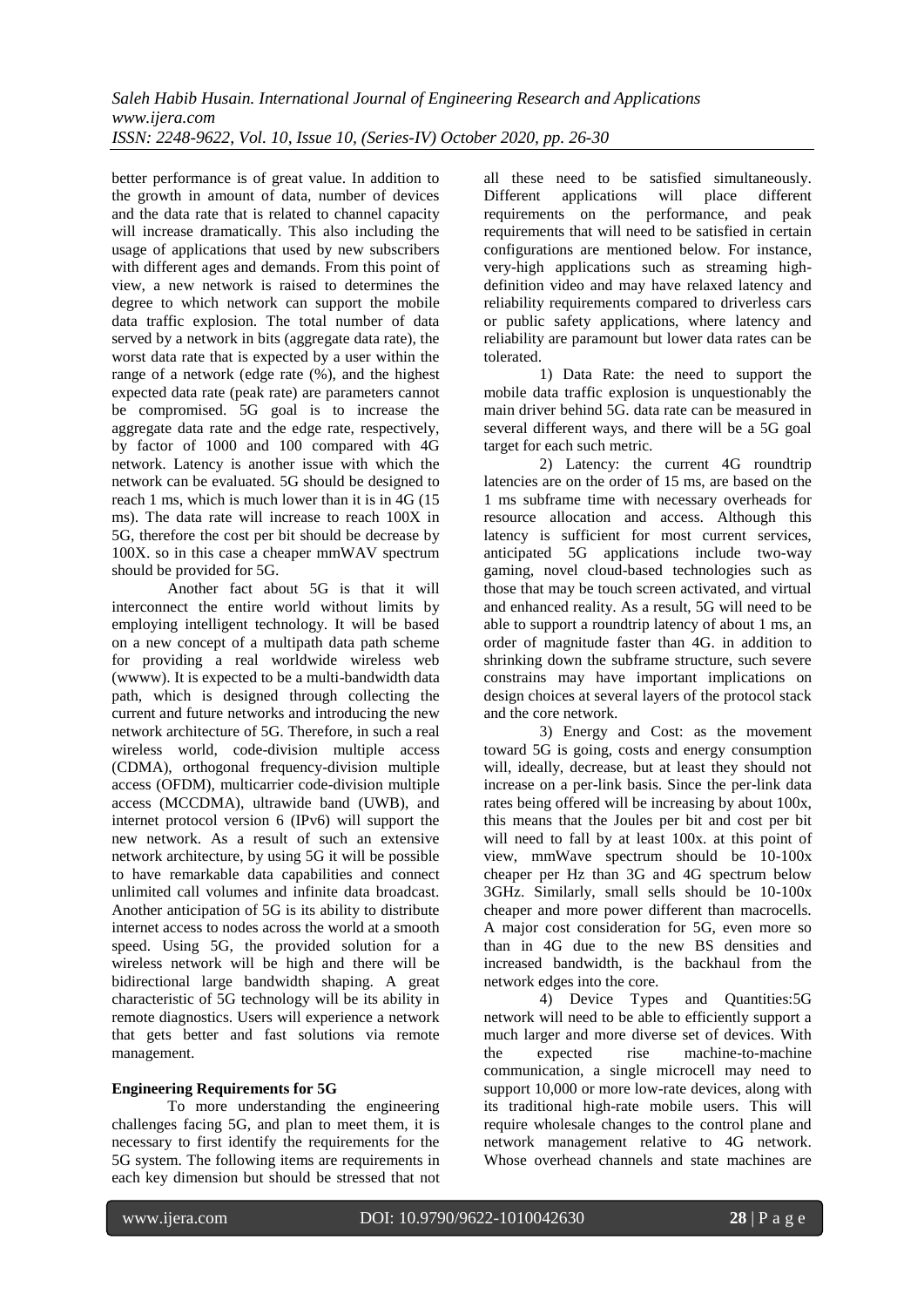not designed for such a diverse and large subscriber base.

#### **Key Technology for 5G Networks**

In 5G networks, it is desired to provide a multi-gigabit per second-based data rate for communication by using massive MIMO, mmWAVs, and new waveforms.There is a great demand for a radical increase in the capacity and bandwidth of different cellular and wireless networks. The data rates in a future generation 5G network must increase up to several gigabits per second. This high data rate can be processed by using mmWAV spectrum steerable antennas. This smaller millimeter wavelength can be integrated with directional antenna for higher throughput because massive MIMO as a spatial processing technique can provide polarization and beamforming adaptation. Fiqure-2 shows the available mmWAV bands for a mobile access network. Carrier aggregation will be applied to offer considerably higher data rates, which create a larger virtual bandwidth by combining a separate spectrum band.





**Figure 2.** Millimeter waveform bands for mobile access networks

One of the strategies to improve the bandwidth is using the carrier aggregation of licensed and unlicensed bands. 5G networks will be also highly dense networks, using advanced small cells, advanced internode coordination, and selforganization networks. Another advantage in 5G networks is utilizing a higher spectrum by considering carrier aggregation, operation and unlicensed bands, operation on mmWAV bands, and cognitive radio.

In 5G networks, the large-scale deployment of machine-type communication (MTC) devices will be achieved based on gathering devices with similar

mobility patterns. Therefore, 5G supports many exciting wireless operation modes such as device-todevice (D2D), very low power consumption operation mode, multi-radio access technology (RAT) integration and management, advanced multiple-access schemes, and optimized operation in lower bands.The 5G network will benefit from all networking possibilities and therefore its architecture should be highly flexible.